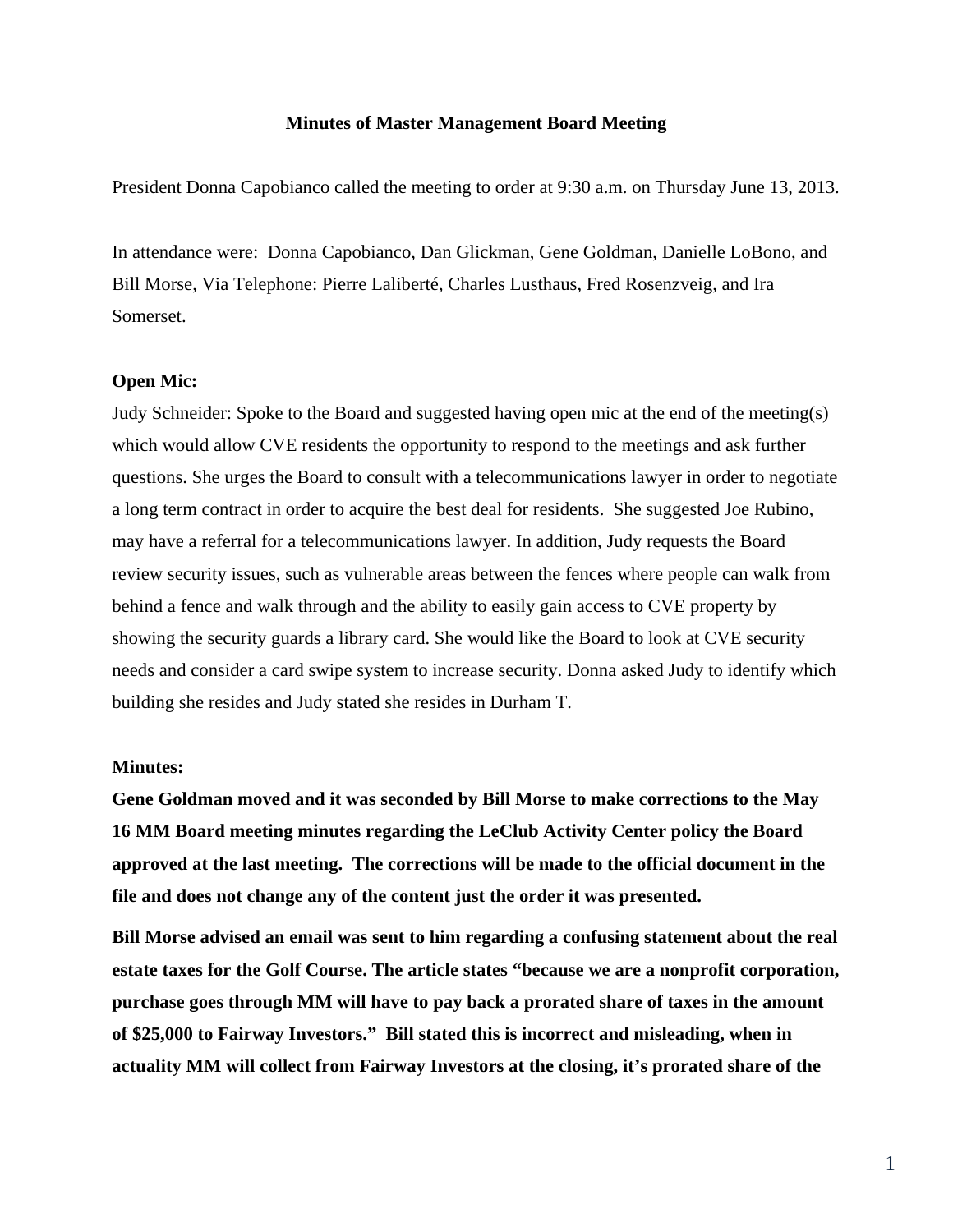**taxes for their ownership period in 2013. Kelly Serkin will make the changes to the official document in the file. The motion carried by unanimous verbal assent.**

**Gene Goldman moved and it was seconded by Dan Glickman to waive and accept the reading of the May 22 MM Executive Session meeting minutes. The motion was carried by unanimous verbal assent.** 

**Gene Goldman moved and it was seconded by Danielle Lobono to waive and accept the reading of the June 11 Executive Session meeting minutes. The motion was carried by unanimous verbal assent.** 

#### **Treasurer's Report – Bill Morse**

The CVE Master Management Financial Report was distributed via email and a hardcopy given to all Board members and discussed in detail by Bill Morse. For May, the Revenue was \$980,305; Total Expenses were \$932,291; Expenses are under Revenue; YTD Total Revenue was \$4,899,656; YTD Expenses was \$4,674,587; Revenue exceeded expenses by \$225,068; Cash on hand is \$2,037,975; Money in CD's is \$1,598,036; Total Cash is \$3,000,028; Net Assessments Receivable is \$861,338; Total Assets are \$4,942,608; Total Liabilities are \$3,668,873 and Total Equity is \$1,273,734. Bill provided a synopsis of the following: Two hundred and seventy-six apartment units at least 1-year delinquent represent \$94,000; seventy apartment units at least 2-years delinquent represent \$158,284; forty-eight apartment units at least 3-years delinquent represent \$178,676; fifty apartment units at least 4-years delinquent represent \$247,963; fifty-two apartment units at least 5-years delinquent represent \$312,260; ten apartment units at least 6-years delinquent represent \$70,610; totaling \$1,000,061 in delinquency. Bill stated in 2009 \$200,000 was written off as a bad debt and only \$800,061 is reflected in the balance sheet.

## **President's Report – Donna Capobianco**

**Golf Course -** Wells Fargo has verbally agreed to grant the loan for the Golf Course depending the final results of the environmental study. Phase I environmental study is complete and Phase II environmental study is coming to its completion. MM will receive a report and the bank will make the determination for the next phase according to the results of the study. Gene Goldman requested some insight on how long MM/CVE would be paying the back the loan? Donna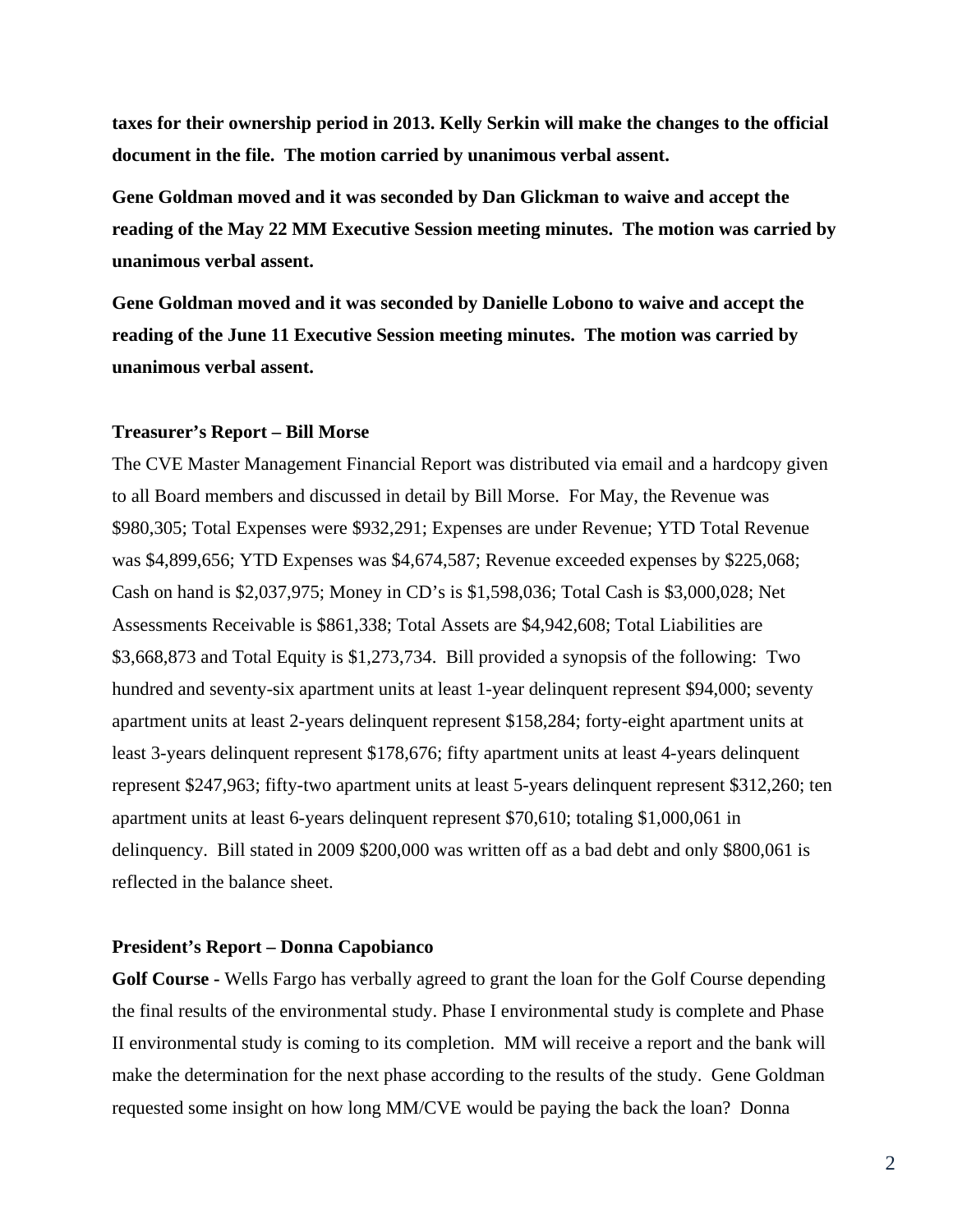replied that the loan is finite, it should be no more than a 9 year mortgage, and it is a commercial loan which are no longer than 9-10 years. MM is looking not to exceed 8-9 years, dependent on how MM structures the loan according to the options Wells Fargo provides. It is no more than \$10 per unit, per month for the life of the loan, which includes the principle and interest. MM attorneys are drafting a purchase and sale agreement in preparation of the golf course **if** the testing goes well. Donna informed the Board the restaurant property on the golf course has a stipulation in their lease which indicates the restaurant "moves" with whoever owns the golf course. Fairway Investors is the current lease holder of the property currently owned by CVRF Deerfield Corporation. Recreation has expressed interest in acquiring this property and making significant investments and wishes to have the facility running prior to season. Gene Goldman suggested having a meeting with Recreation and MM Board members to make a rational determination. Donna clarified that the property includes the entire building which contains the restaurant, offices, rest rooms, etc.

**Transportation:** The Transportation RFP was sent out to seven bidders, including the current transportation provider. Bids are due June 24, 2013 and the contract will be awarded July 1, 2013.

**Irrigation Agreement:** Recreation has agreed to fold into the irrigation project. All fourteen pool properties will be on one irrigation system with the exception of the Main Clubhouse which will be run on a separate system. Walter Magenheim advised the Board that the agreement is a Change Order for TCI and agreement between MM and CVRF Deerfield and Holdrod as their management company to pay in advance per pool and CVRF will pay maintenance fee after MM has a separate long term maintenance agreement on a per zone basis. Once the proper language is formulated it will be present to the Board for further review. MM attorney advised it is not in the best interest of MM and Recreation, a change order does not affect loan or impacts MM.

**Swale Status:** City of Deerfield Beach Commissioners voted 3-2 to honor their agreement to maintain the Swale area outside CVE East Gate. Donna suggests that MM provide the City of Deerfield Beach with suggestions on how to improve the Swale area that is financially beneficial to CVE and the city.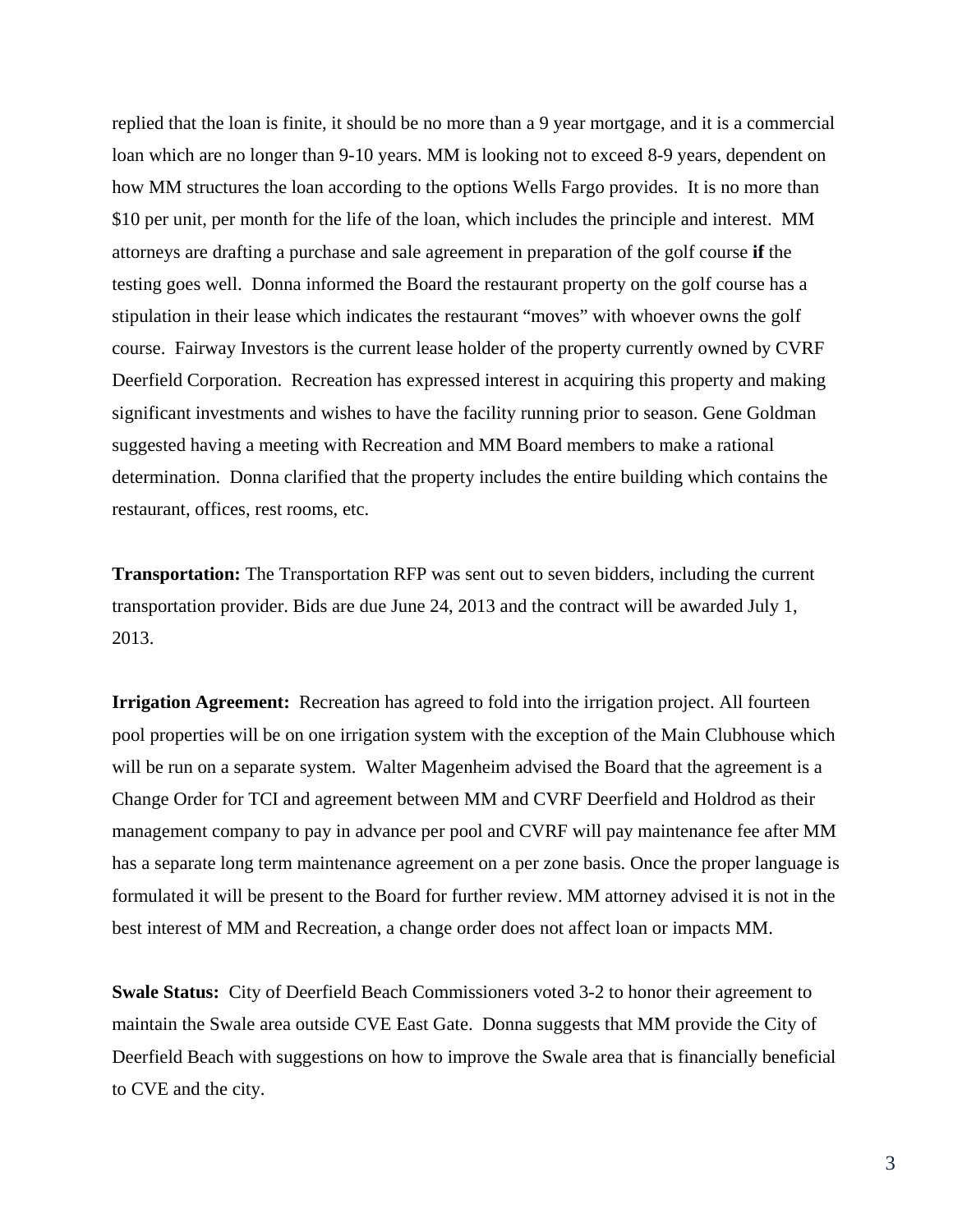**Formal Apology:** On behalf of the Board, Donna formally apologies to CVE residents that received letter(s) which advised recipients to cease communication criticism of the MM Corporation and its officers.

**Website:** Kelly Serkin and Ira Somerset's were recognized for their efforts for updating all the minutes on the CVE website. Also recognized and commended for their efforts are newly employed Administrator Assistant Debbie and Contract Operations Manager, Walter Magenheim.

**Investigating:** Donna expressed to the Board her desire to investigate the use of visual conferencing in an effort to be cognizant and communicate better to Board members who attend meetings telephonically. Donna is looking at the possibility of implementing visual conferencing plan for next year's budget if it is feasible.

## **Policy Issues**

**Car Washing:** The use of potable water to wash cars is strictly prohibited. MM does not advocate the use of potable water for **anything** except the limited use of watering plants. Car wash services that provide their own water supply are permitted. Anyone washing their car and using potable water hoses are to inform MM or security.

**Pet Policy:** In response to the Pet Policy at the last Board meeting, Donna stated that no pets are allowed on MM property with the exception of qualified service animals with proper documentation filed with MM. Donna posed the question to the Board as to how will MM monitor and follow through with the policy rules. It was suggested to have security stop individuals and direct them to MM offices and complete proper documentation and if they do not documentation a fine can be assessed. Danielle asked if security has those forms and whether or not the Board wants to install this into the Pet Policy? Gene requested clarification on what property does the policy govern? Donna replied that the Pet Policy only applies to MM property and pets on the Associations property is under the jurisdiction of the Association. MM attorney have advised that it is not necessary that MM allow for service animals on MM property because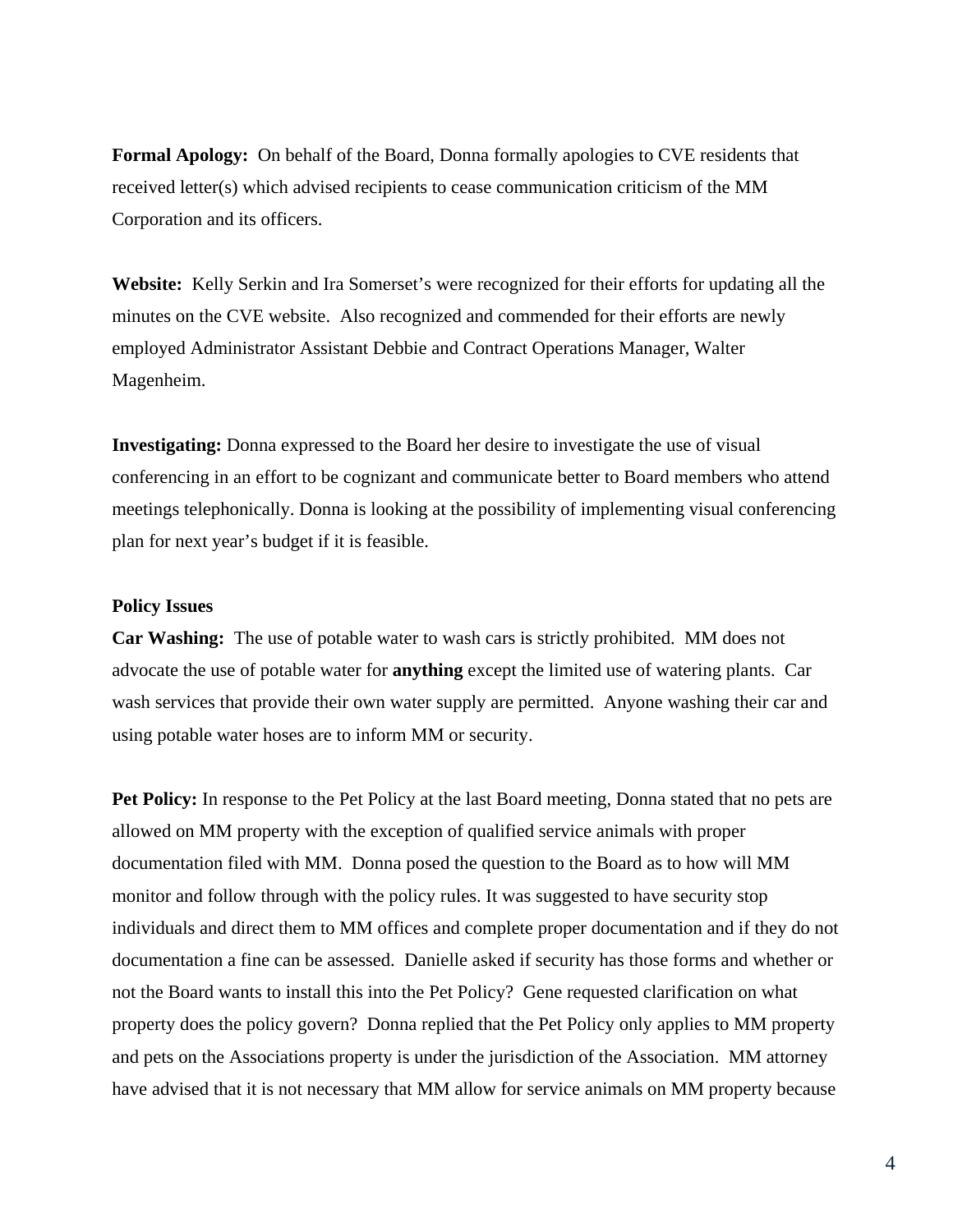the rules only apply to where the person lives and does not necessarily apply to the use of any other facility. Donna stated the motion will be raised in the next month's meeting.

#### **Executive Director – Sergio Purriños**

.

**Irrigation Monitoring Proposal:** Sergio updated the Board on the Central Control System and advised the Board the project is progressing as planned. The  $5<sup>th</sup>$  Amendment to the initial contract focused on data collection and the monitoring component of the system. Sergio requests the Boards permission to allow Maseun Consulting LLC and Seacrest Services to give a brief presentation regarding their abilities to monitor the irrigation system. Todd Mohler of Maseun Consulting LLC designed the irrigation system for CVE community which is currently being constructed. Todd advised the Board that his company provides a scientific approach to monitoring; electronic monitoring of the system 365 days a year, this includes daily massaging, manipulation and refinement of the irrigation schedules; Maseun provides monthly SFWM submittals of flow data collection and period submittals not included are available for additional fees. Maseun will provide a 30 day sever clause and does provide training for onsite staff to use the control system. Dan Glickman asked where is the data resident and does MM own the information. Todd replied the MM owns the data and can provide the data in a usable format. Richie Macintosh of Seacrest Services, while they are not familiar with the Baseline 6000 control system, their company is willing obtain training in how to operate the system. Seacrest manually monitors the system on site. **Danielle LoBono moved and Bill Morse seconded to table the irrigation proposal discussion until the next Board Meeting. Donna Capobianco called for the vote for all those against tabling the motion. The motion carried by a majority verbal assent. Fred Rosenzveig moved to engage the Masuen Consulting LLC proposal going forward for a 12 month contract; TCI will be responsible for maintaining the system and Seacrest would maintain and repair the system as necessary. Dan Glickman seconded.** After discussion, the Board voted and the **Motion carried unanimously by a Roll Call Vote.** Donna Capobianco confirmed that Maseun Consulting LLC will provide a 30 day out clause regardless of circumstances.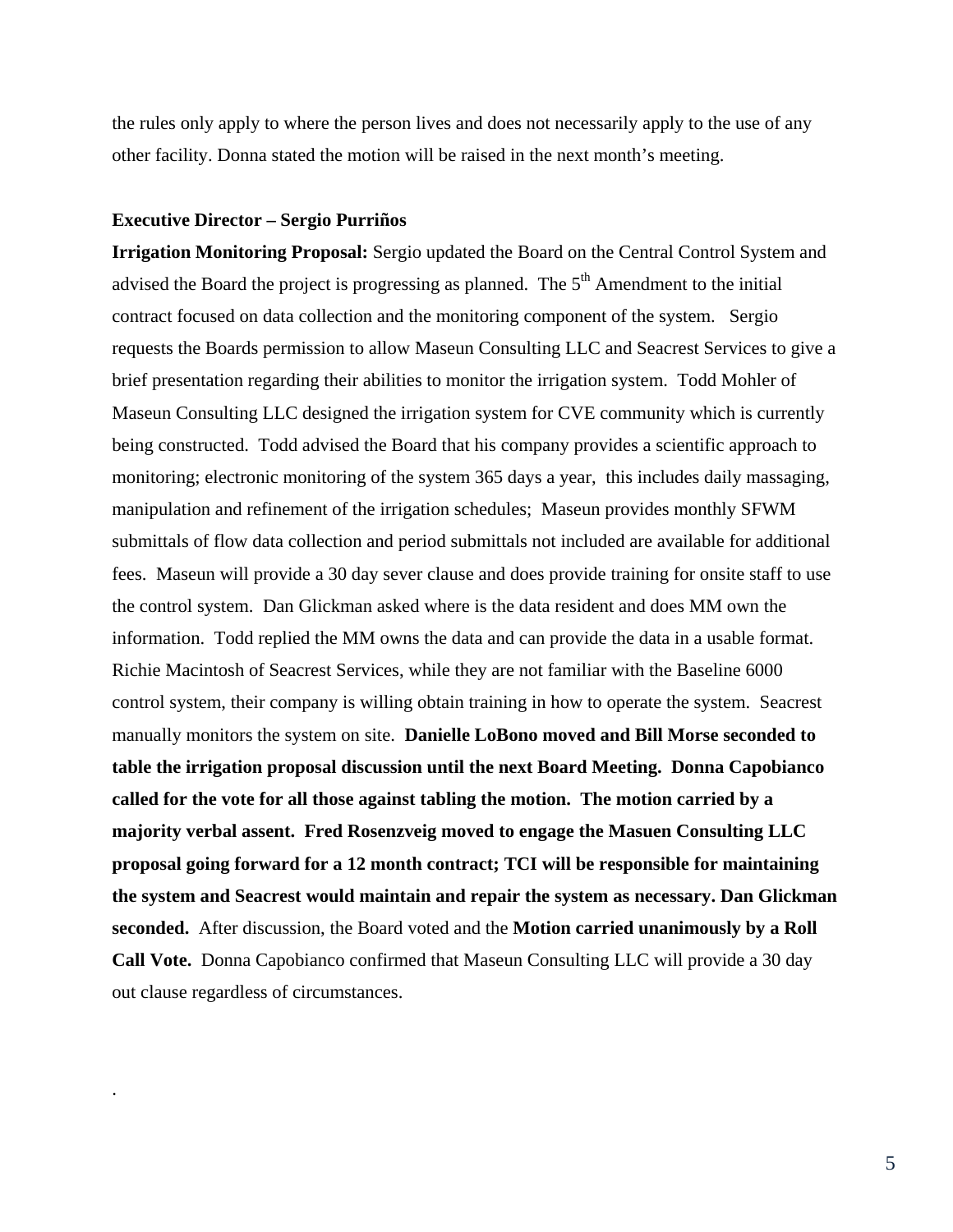### **Business**

**Unfinished:** In response to the Boards request for a breakdown of the usage of the different rooms and the income as it compares to the income of LeClub Activity Center, as it pertains to the carpet replacement. Sergio informed the Board the bid cost for carpet replacement is \$14,996. Gene Goldman asked Bill Morse if MM has the funds available to replace the carpet in these facilities. Bill Morse informed the Board of his concerns that MM spent whatever revenue MM takes in from these facilities over the past 5 years. Donna Capobianco noted that January through May reporting of 2013 have a total including LeClub of \$20,000 for half the year. Dan Glickman states he is not in favor of this expenditure, and does not believe the carpet needs to be repaired at this time. **Donna Capobianco moved to proceed with the recommendation with for the change in the flooring with Floranado Flooring. The motion was not seconded. The motion failed.** 

Gene Goldman questioned whether or not the carpet poses a danger to its occupants. Donna Capobianco reiterates that if the carpet tiles and any flooring pose any safety issue, Sergio Purriños has the authority to resolve any safety issue. Gene Goldman requests that Sergio Purriños provide a safety report for the Board to review. Dan Glickman states the consensus of the Board, please address as necessary anything regarding safety and fix it.

**Harwood D Road Resurfacing:** Sergio spoke to the Board about road improvements to Harwood D parking area and a priority list of CVE repairs used for budgetary purposes outline the list of expenses. In response to the road resurfacing Donna stated the Board is looking for two main pieces of information; is there absolute proof that if the Board approves the road resurfacing it would absolutely solve the problem of the water that is standing and the ability of the water to go down the drain? Donna read the following letter: *The proposal for the asphalt overlay of the parking area for Harwood D provided appears to be a reasonable scope of work for the cost of service. We show the project engineer confirm for verification that the bird bath puddles are filled and the new paved area is graded to the general existing slope, so water is properly directed away from the parking area by means of the asphalt overlay application for the area as outlined in the proposal prepared by Five Star Sealing and Paving. Please note this does not constitute a designer or engineering evaluation of the drainage system but rather a general observation.* Dan Glickman asks Mr. Baachelli to change the letter where it states